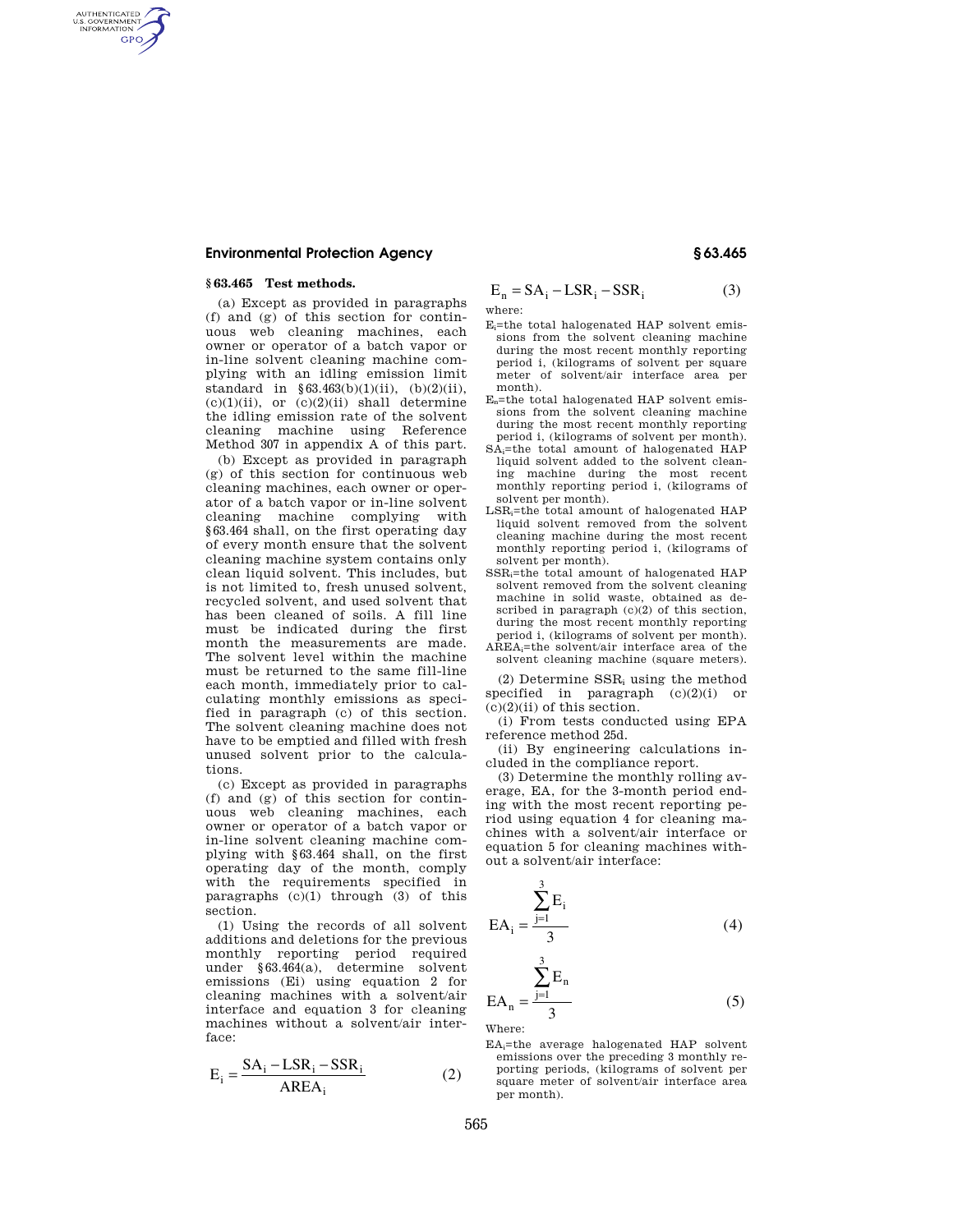- EA<sub>n</sub>=the average halogenated HAP solvent emissions over the preceding 3 monthly reporting periods (kilograms of solvent per month).
- Ei=halogenated HAP solvent emissions for each month (j) for the most recent 3 monthly reporting periods (kilograms of solvent per square meter of solvent/air interface area).
- En=halogenated HAP solvent emissions for each month (i) for the most recent 3 monthly reporting periods (kilograms of solvent per month).

 $j=1$  = the most recent monthly reporting period.

j=2 = the monthly reporting period immediately prior to j=1.

j=3 = the monthly reporting period immediately prior to j=2.

(d) Each owner or operator of a batch vapor or in-line solvent cleaning machine using a dwell to comply with §63.463 shall determine the appropriate dwell time for each part or parts basket using the procedure specified in paragraphs  $(d)(1)$  and  $(d)(2)$  of this section.

(1) Determine the amount of time for the part or parts basket to cease dripping once placed in the vapor zone. The part or parts basket used for this determination must be at room temperature before being placed in the vapor zone.

(2) The proper dwell time for parts to remain in the freeboard area above the vapor zone is no less than 35 percent of the time determined in paragraph  $(d)(1)$ of this section.

(e) An owner or operator of a source shall determine their potential to emit from all solvent cleaning operations, using the procedures described in paragraphs  $(e)(1)$  through  $(e)(3)$  of this section. A facility's total potential to emit is the sum of the HAP emissions from all solvent cleaning operations, plus all HAP emissions from other sources within the facility.

(1) Determine the potential to emit for each individual solvent cleaning using equation 6.

#### $PTE_i=H_i\times W_i\times SAI_i(6)$

Where:

- PTE=the potential to emit for solvent cleaning machine i (kilograms of solvent per year).
- Hi=hours of operation for solvent cleaning machine i (hours per year).
	- =8760 hours per year, unless otherwise restricted by a Federally enforceable requirement.

# **§ 63.465 40 CFR Ch. I (7–1–10 Edition)**

- Wi=the working mode uncontrolled emission rate (kilograms per square meter per hour).
	- =1.95 kilograms per square meter per hour for batch vapor and cold cleaning machines.
	- =1.12 kilograms per square meter per hour for in-line cleaning machines.
- $SAI_i = solvent/air$  interface area of solvent cleaning machine i (square meters). Section 63.461 defines the solvent/air interface area for those machines that have a solvent/air interface. Cleaning machines that do not have a solvent/air interface shall calculate a solvent/air interface area using the procedure in paragraph (e)(2) of this section.

(2) Cleaning machines that do not have a solvent/air interface shall calculate a solvent/air interface area using equation 7.

### $SAI=2.20*(Vol)^{0.6}$  (7)

Where:

- SAI=the solvent/air interface area (square meters).
- Vol=the cleaning capacity of the solvent cleaning machine (cubic meters).

(3) Sum the  $PTE_i$  for all solvent cleaning operations to obtain the total potential to emit for solvent cleaning operations at the facility.

(f) Each owner or operator of a continuous web cleaning machine using a squeegee system to comply with §63.463(g)(3) shall determine the maximum product throughput using the method in this paragraph. The maximum product throughput for each squeegee type used at a facility must be determined prior to December 2, 1999, the compliance date for these units.

(1) Conduct daily visual inspections of the continuous web part. This monitoring shall be conducted at the point where the continuous web part exits the squeegee system. It is not necessary for the squeegees to be new at the time monitoring is begun if the following two conditions are met:

(i) The continuous web part leaving the squeegee system has no visible solvent film.

(ii) The amount of continuous web that has been processed through the squeegees since the last replacement is known.

(2) Continue daily monitoring until a visible solvent film is noted on the continuous web part.